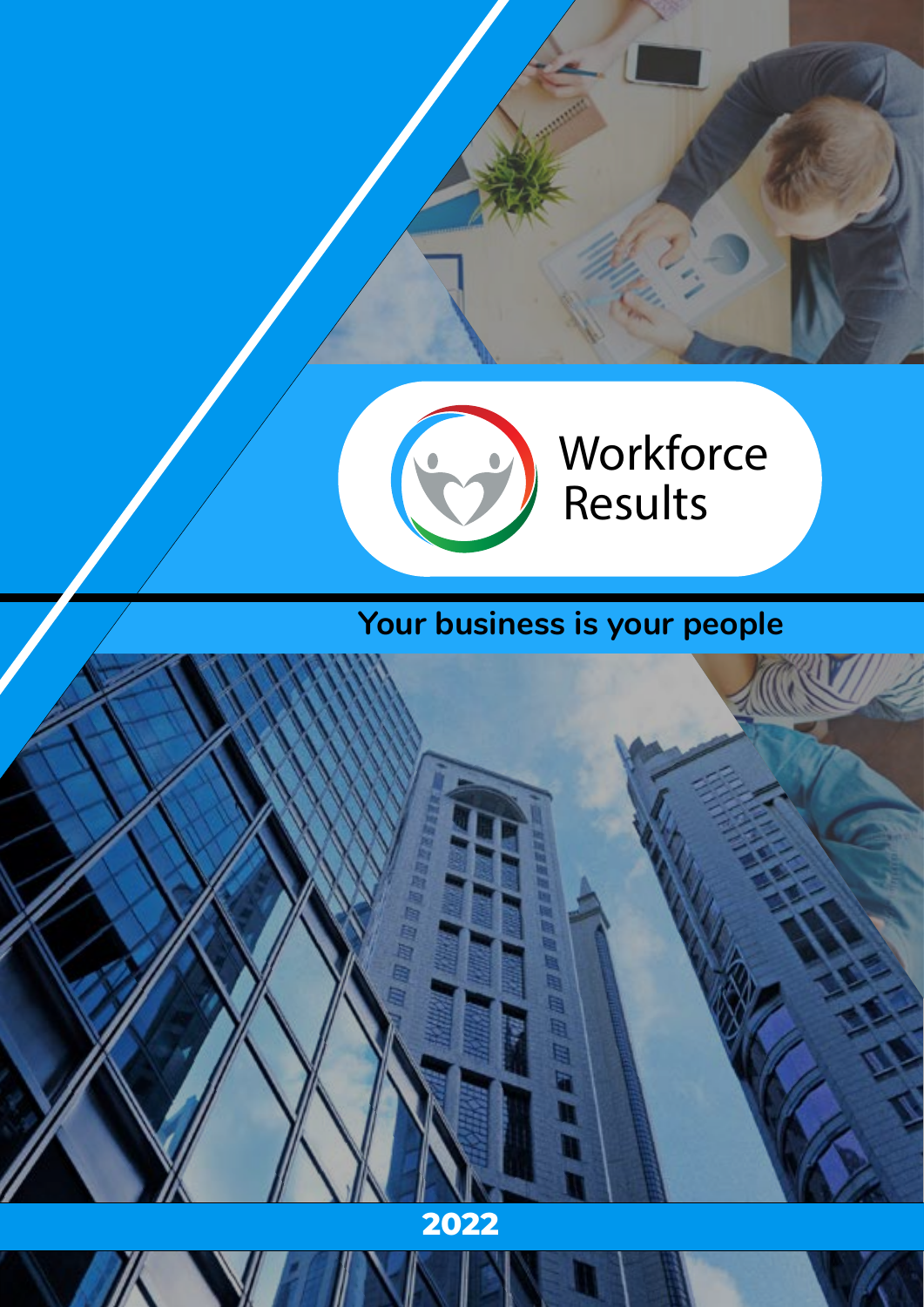In order to provide a **high-quality**  service, we have the highest quality of **staff and partners** who possess a **deep range of skills.** This allows us to bridge the gap between **employer and employee needs**.

Things such as, our access to **rare technical knowledge**, over **30+ years** of combined experience and **over 100 available tools and techniques** are just a few of the skills our team possesses that make us **perfect for any task** that heads our way.



# $-W$ ho We Are

Here at **Workforce Results,** we specialise in people solutions for **ambitious**  companies who care about their people.

Established in 2018. **We do things differently** with a modernized approach, using the latest methods of psychology and exclusive performance models.

**Working with you** to get better results in your business. We pride ourselves on our direct, clear and methodical approach allowing you to get the outcomes you're looking for by working closely with you and **upskilling your HR and operations departments**.

> With **statistics showing** that 1**74%** of employees are actively disengaged in the workforce, **279%** of employees will quit after receiving inadequate appreciation, and 3companies that build a positive culture could see a **400%** growth in revenue – it's never been more essential to **invest in your people in a way that grows your business.**

> **This is exactly what we do.** We bring your employees' needs in line with your business needs to create **no-brainer solutions.** Providing a more harmonious and high performing workplace, **improving both your employees' experience as well as your business growth.**

## $-$ Our Team $-$





![](_page_1_Picture_6.jpeg)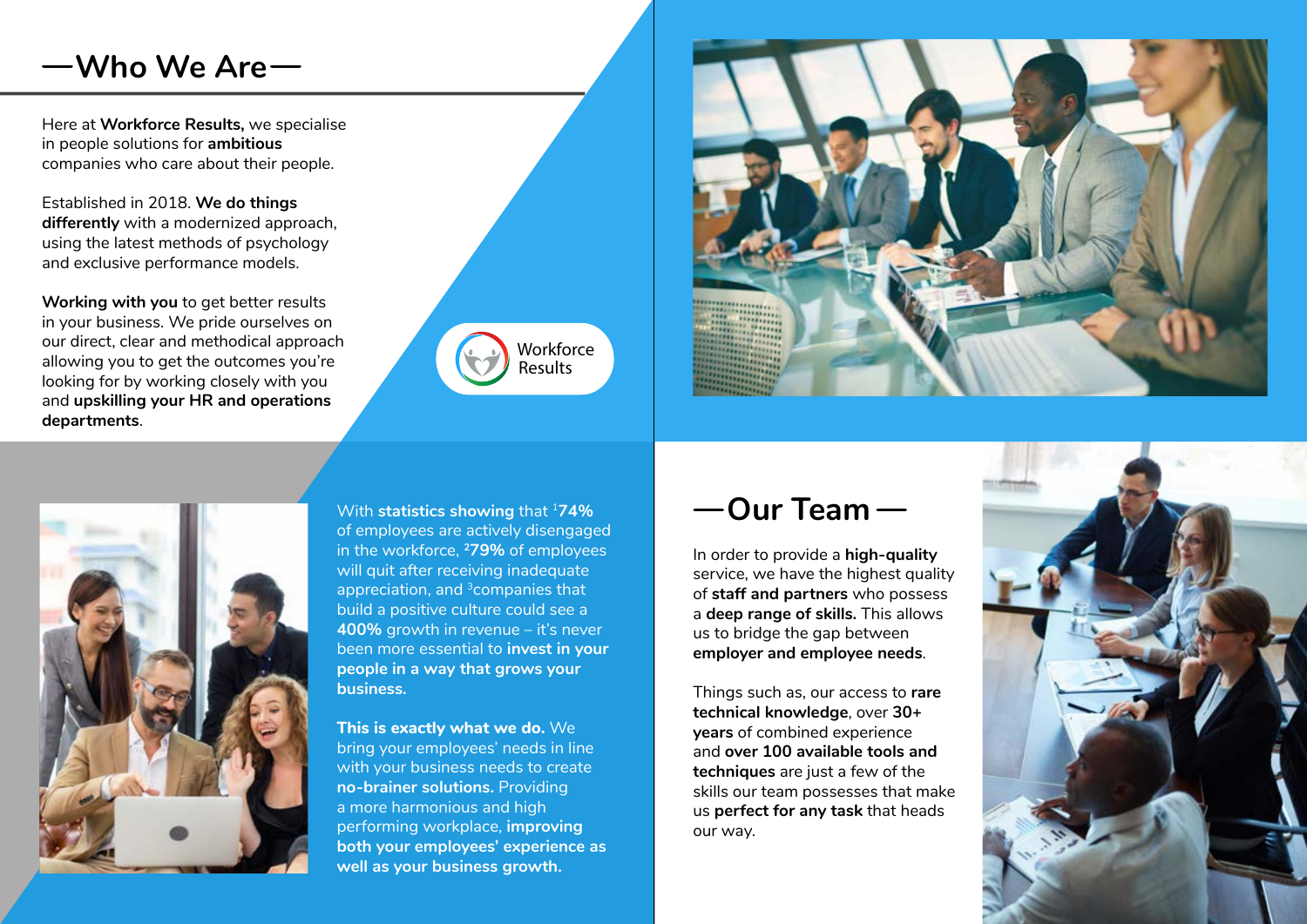#### **• Honesty Honesty**

### **our work.**  Trust

**First and Tries Plantify you are your people,**<br>allowing you to feel confident in our approach and **• Trust • Motivation** We build TRUST with you and your people, work ethic from first enquiry to project completion.

We create a safe space for HONEST and open **• Cooperation** conversations that avoid the smoke and mirrors of people telling you what you want to hear and hiding the truth.

#### **best experiment of the service to our clients throughout the service to our clients throughout the series of th**

We INSPIRE your people to keep them motivated through improved wellbeing, self-awareness, personal development and more.

We enable COLLABORATION & COOPERATION through strong communication, allowing people to work together in a more harmonious and productive way regardless of differences. We know how to leverage them to your advantage.

#### Work Smart

We WORK SMART to be as productive and effective as possible at all times for you.

#### Competence

We establish COMPETENCE through our work ethic and advanced skills, making us confident at creating results for your business' needs.

**WHI DIAGNOSE TOOT CAUSES TOT AND RESULTS** long lasting effect, rather than adding more plasters on burst water pipes. We don't believe in box ticking and will DIAGNOSE root causes for a

#### Collaboration & Cooperation

**Workforce** Results

### **Committed to you by being results driven!**

To help you achieve your outcomes, we rely on **strong values** that build the foundation for our work and **your experience**.

By staying true to our core values, we ensure that we provide the **best service and experience** for you and your business**.**

**Our mission and vision is to help businesses fulfil their employee needs and desires in a way that also improves their business' growth, reputation and bottom line.** 

 $-$  Our Values  $-$ 

# **Our Mission & Vision**

### Results-Driven

Being commercially minded, we calculate ROI in advance to measure the impact before any projects are proposed. Ensuring clear value for money in your investment.

### Diagnose & Prescribe

Your business is your people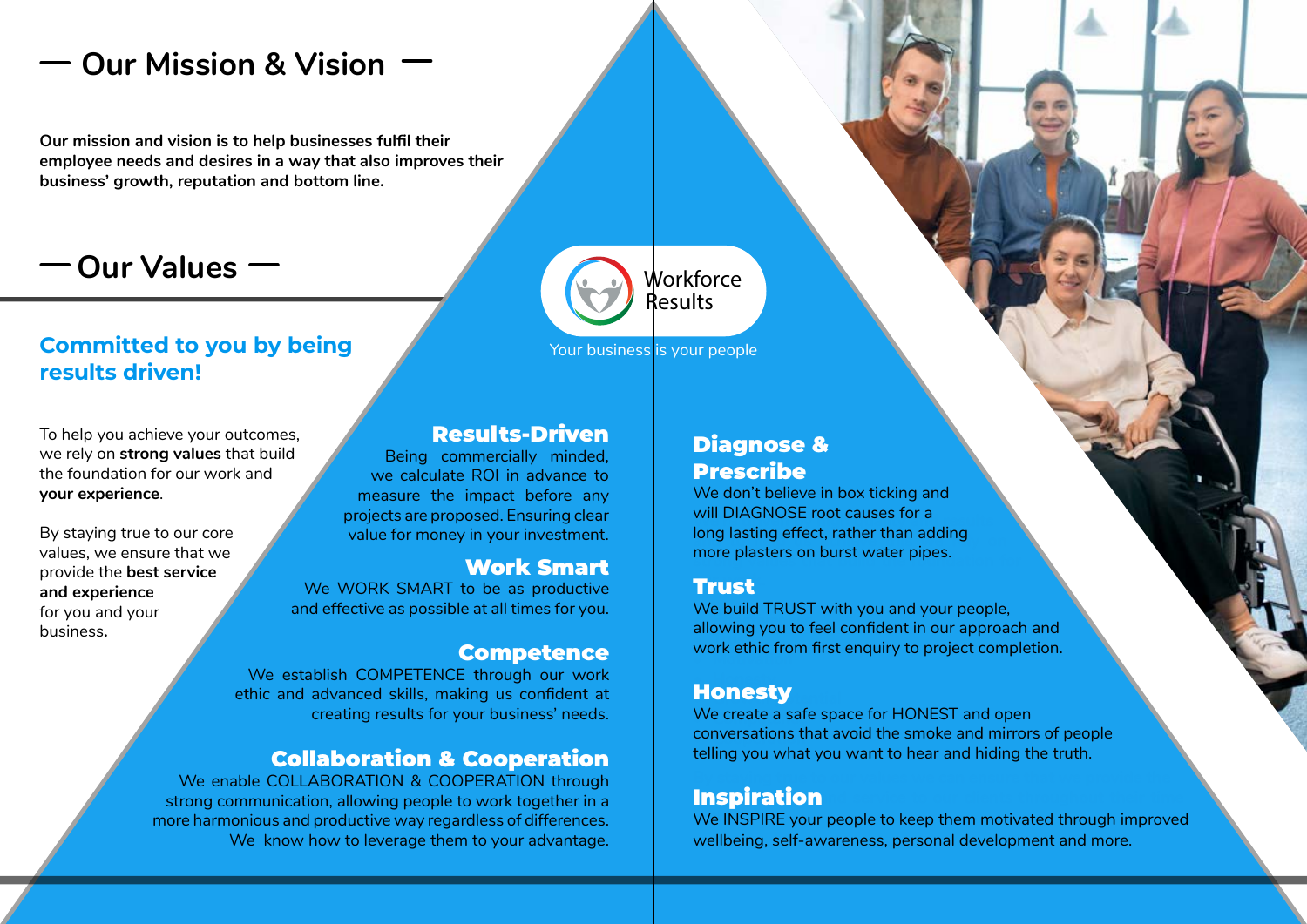**As a team, we strive to create solutions that increase your employee happiness and bottom line together!**

We offer a **wide variety of services** to achieve this such as:

- Staff training & development
- Change management
- Company restructuring
- Culture due dilligence
- Well-being and resilience
- Hybrid working models
- Streamlined performance
- Business transparency
- Agile working
- Cross-functional enablement
- People Analytics
- HR & Operations upskilling
- HR outsourcing
- And more...

![](_page_3_Picture_27.jpeg)

- Talent attraction & retainment
- Employee engagement & development
- Advanced team diagnostics
- Executive coaching
- Operational review
- Managing change
- Ongoing support

![](_page_3_Picture_10.jpeg)

**Each of these services will be tailored to you and your company.**

This allows us **to provide** you with **solutions** for **your current and future needs.**

#### **FASTER Company Growth**

![](_page_3_Picture_36.jpeg)

![](_page_3_Picture_37.jpeg)

![](_page_3_Picture_38.jpeg)

#### **SMOOTHER Operations & Logistics**

![](_page_3_Picture_33.jpeg)

![](_page_3_Picture_34.jpeg)

# **Our Services And Solutions**

So, If you're looking for great results with ROI calculated in advance...

**We're the right company for you!** 

![](_page_3_Picture_31.jpeg)

**EXCEED Investor Expectations**